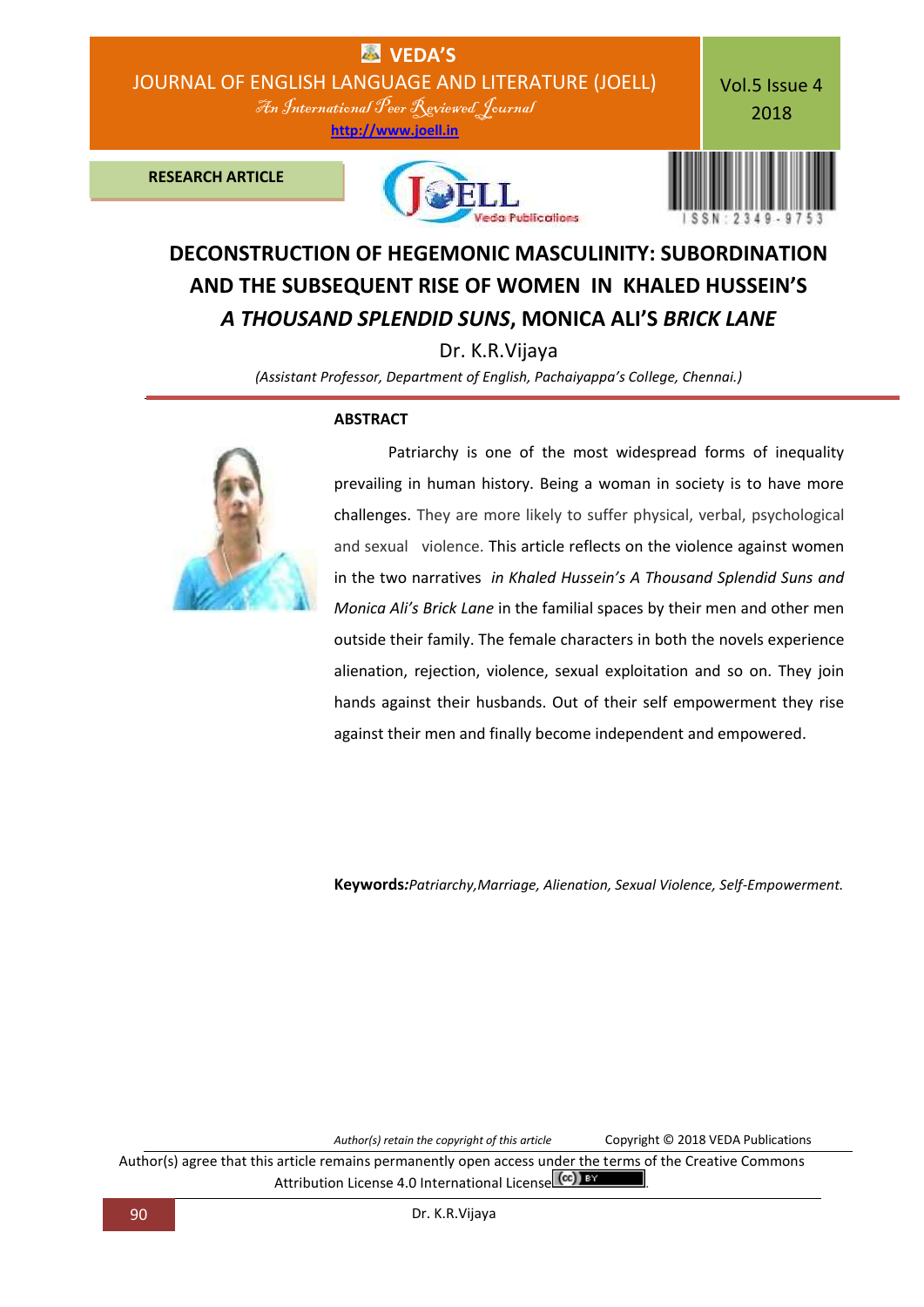**[http://www.joell.in](http://www.joell.in/)**

Power is "the ability or right to control people or events" and "the ability to influence people or give them strong feelings" (Longman 1356). Humans are the object of 'power'. The 'power' determines individual attributes, behaviours and the like. The social role of a man and woman in relation to each other is based on the cultural norms of the society. This in turn leads to gender systems. The gender system in a particular society is the basis of social patterns namely the separation of sexes and the domination of one particular sex on the other and so on. There is a general view that being a woman is to have more challenges. The woman in the society also feels the same. This study analyses the experiences of women characters under patriarchal set up in the novels: *A Thousand Splendid Suns* and *Brick Lane.* It is done in the light of physical violence, mental violence, double standards of patriarchy and sexual exploitation of women in the home country and in the diasporic location.

The novel *Brick Lane* has the woman protagonist Nazneen Ahmed. She is born and brought up in Bangladesh. She is married at 18, to Chanu Ahmed. Because of the job opportunity, they migrate to London. From the beginning of the novel, Nazneen Ahmed feels alienated in a new environment. She feels like a caged bird within her home. Her husband, Chanu Ahmed does not care about her emotions. Instead he continues to boss her in the same conservative way. He seems to follow the typically Bangladeshi ideology of keeping the woman marginalized under the power of men

Nazneen is not allowed to go out and she suffers from isolation and alienation. She has been denied the right to learn English. Her husband tells her that "You're going to be a mother…….will that keep you busy enough? And you can't take a baby to college… it's not as simple as that, just to go to college, like that" (BL 57).

She is bored at home due to repetitive household chores. Whenever she expresses her idea to take up an employment, she is snubbed by her male chauvinist Husband. She remains always inside her purdah, which is a symbol of slavery in Islam. She keeps her head bowed down, covers her hair and even walks a step behind her husband. When Chanu loses his job, he adopts different strategies to be still

powerful within the house. He subordinates his daughters and shouts at them to maintain a dominant position in the house. Later on, when she begins to earn independently by working, Karim enters into her life and she finds that her life takes a twist. Due to this aspect of self reliance and her friendship with Razia, she is able to reject Karim's proposal of marriage and Chanu's wish to return to Bangladesh. Chanu leaves for Bangladesh by leaving his family back in London.

Razia Iqbal, another woman like Nazneen, also faces gender based discrimination in London. Her husband does not allow her to have a career. It is only after her husband's death, she gets an opportunity of employment to support her family. In fact, Razia feels free from the clutches of her husband. It further proves that majority of the immigrant Bangladeshi women suffer from oppression because of gender based discrimination.

Nazneen regularly receives letters from her sister, Haseena from Bangladesh. In those letters, one can find the depiction of Physical violence against women. The letters tell the experiences of the women in Bangladesh under the patriarchal society. Hasina herself is a victim of physical domestic violence. She expresses that men beat their wives when they do not hold their tongue. Women also bear the beating in silence. The man does not feel that he only performs the offensive action but as a helpless husband, he has been forced to chastise the woman. Even another woman Mrs.Kashem feels that such a situation is acceptable. According to her, this violence should be overlooked by women like Hasina. To her, leaving the abusive husband and running away is not a good decision. In subsequent incidents, Hasina suffers physical, mental, sexual violence.

Like other women characters in the novel, Monju suffers more than Haseena. She is married at the age of thirteen to a man involved in child trafficking. Her husband wants to sell her baby which is seven days old. When Monju does not allow that, her husband throws acid on the baby. The poor mother now starts saving money to cure her child. Later Monju's husband throws acid on her too for the crime of refusing to give him the money that she has saved for her son's operation. Now she lies abandoned and alone in Dhaka Medical College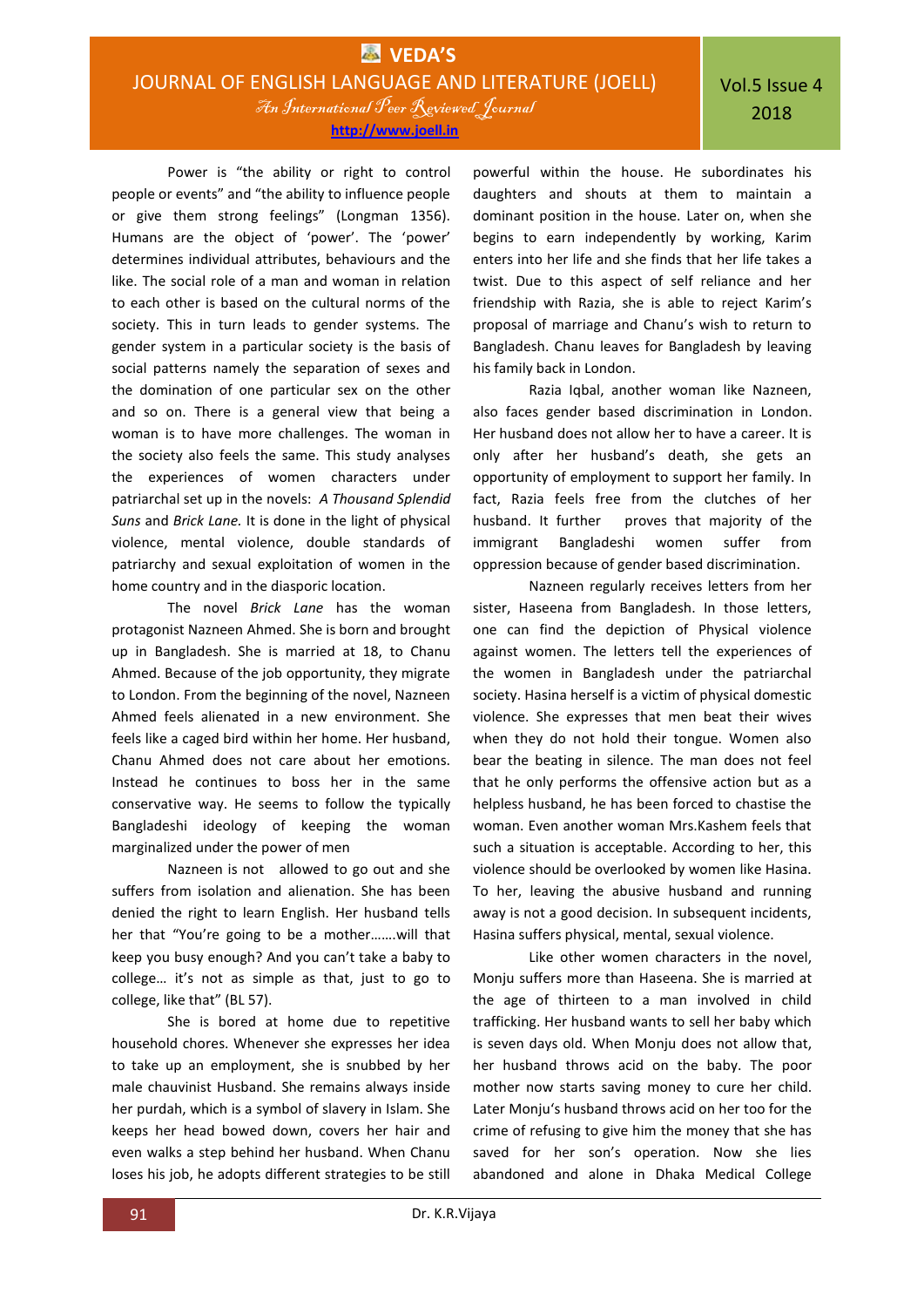**[http://www.joell.in](http://www.joell.in/)**

Hospital on the verge of death. This shows the callous nature and the cruelty of her husband. Motherhood and its responsibilities are so dominant in women that even on her death bed, Monju can only think of her son's well-being. Finally there is no money for Monju's medicines either but still the cruel husband and his family does not help her. She finally dies one day. Thus for Monju too only death can relieve her of her suffering. This portrayal of physical violence showcases the prevailing patriarchal setup in the society. This system dominates women not only in the home country but also in the diasporic location.

Sexual violence is the most evil of all forms of violence. Hasina has been raped by Mr.Chowdhury who deceives her and makes use of her.Mr. Chowdhury says "you are my daughter; I like to bring you to my house. But what people will say? We are not related. I have no wife...'if a girl comes to a man's house as servant there is no trouble. She must come as servant. Or as wife, then all is well' (BL 163).Hasina too feels ashamed of her sexual exploitation. According to the codes of patriarchy, when a man takes advantage of a woman sexually, the disgrace goes only to the female. It is not the man's conduct that is dishonourable but only the woman's reputation.

In another novel of Khaled Hosseini's *A Thousand Splendid Suns* (2007), one can find the discrimination and exploitation of half the human population on the basis of gender. Mariam, one of the female characters is married to Rasheed, who is around forty or forty-five years old. His first wife dies during childbirth. Mariam does not like this marriage but is forced into marriage with this man, much older to her. The temporary imprisonment of Mariam before her wedding ceremony also becomes the starting point for her lifelong marital sentence. Marriage with the brutal Rasheed becomes a penalty for her. Rasheed is more like a tormentor rather than a husband. As days go by, he becomes more verbally and physically abusive to his wives and daughter. He compels Mariam to participate in sex with him. The repeated brutal battering, kicking, slapping and verbal insults make her life miserable. It does not occur to her that she too can question the norms laid down by her family and society around her. Her upbringing as a poor, illegitimate child has made her

feel low and inferior. She spends her entire life by obeying others who tell her what to do and what not to do in a male dominated society.

Laila, another female character is an educated girl. Laila's mother spends all her time grieving for her two male children, her sons, Ahmad and Noor, who have been taken away to war. After the news of their death, she mourns their death by remaining bed-ridden most of the time. Laila knows that her mother will not value her as much as her sons. In Islamic community, male heirs are prized offspring while the female children are considered a burden. Rasheed decides to marry Laila even though he is around sixty now and Laila hardly fourteen; it has been eighteen years since Rasheed married Mariam, and now he desires the beautiful and educated Laila as his bride. Fourteen year old Laila is Rasheed's third wife. She is still expected to be a virgin, to have an intact hymen. The emphasis on virginity is applicable only to women in a patriarchal society. Laila hides a knife beneath the mattress with which she cuts her finger causing it to leave blood on the matrimonial sheets so that Rasheed will think that she is a virgin. This act also symbolizes the false nature of the marriage between Rasheed and Laila. Though laila and Tariq truly love each other they cannot marry due to the social construction of marriage. It further exemplifies that their marriage does not have any element of respect or partnership.

Although Mariam's marriage to Rasheed is a sort of constant violence of all kinds. Physical violence occurs when Laila and Mariam decide to run away to Peshawar in Pakistan to escape the violence of their common husband, Rasheed. The attempt to flee ends in failure as the two women cannot travel alone and the man that they trust betrays them and absconds with their money. They are arrested and sent back to their husband. This reality is evident in the lives of Mariam and Laila, they try to take their fate in their own hands but the men in their country will not allow this. The physical violence is described in detail when Laila and Mariam reach home in a police car guarded by a soldier. Laila tries to protect Mariam from Rasheed and Rasheed kicks and punches Laila and her little daughter, Aziza without any thought to her protests. Miriam's beating begins downstairs. There is no cursing, screaming and